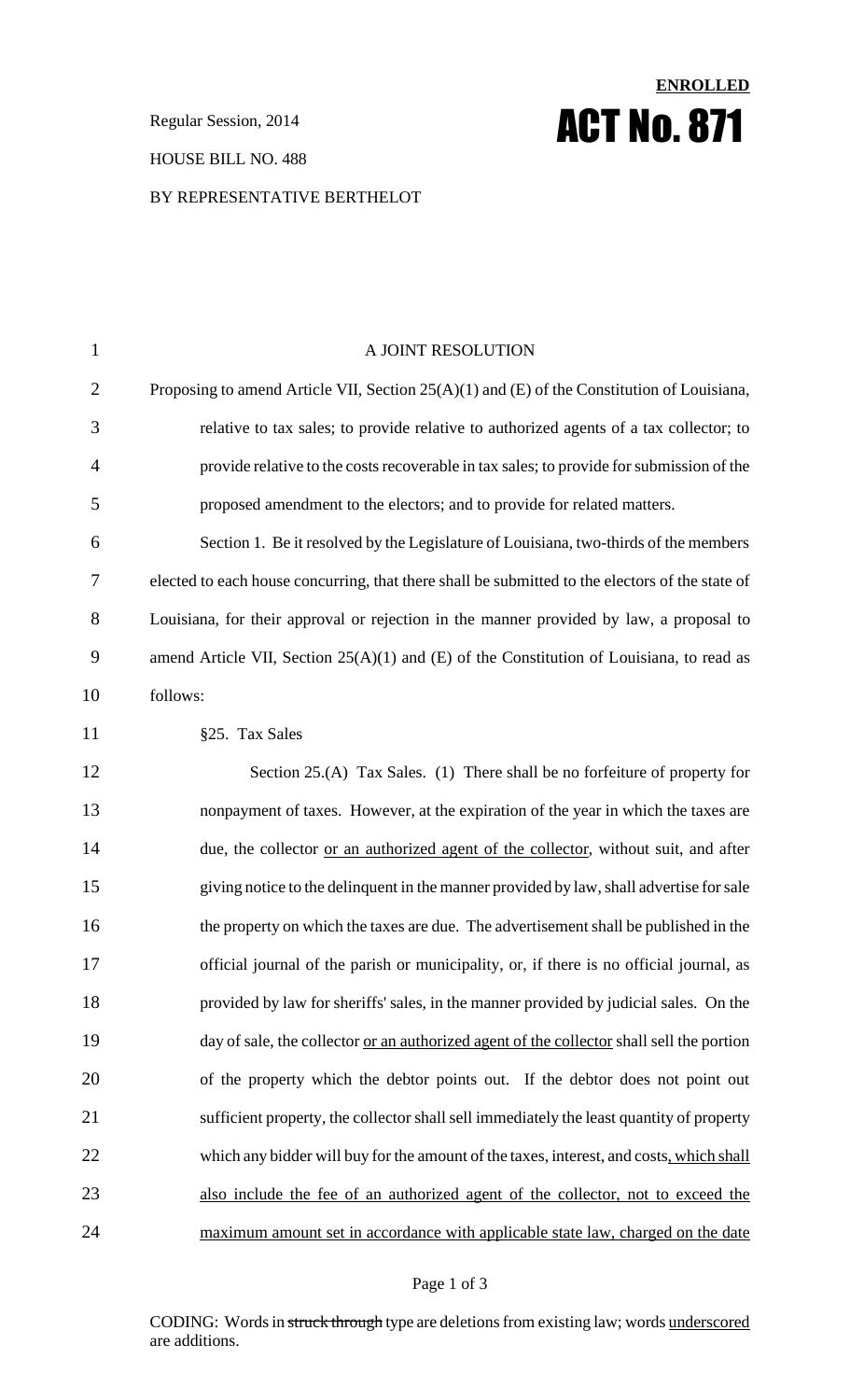## HB NO. 488 **ENROLLED**

| 1              | of delinquency. The sale shall be without appraisement. A tax deed by a tax                   |
|----------------|-----------------------------------------------------------------------------------------------|
| $\overline{2}$ | collector shall be prima facie evidence that a valid sale was made. The use of an             |
| 3              | authorized agent shall not relieve the tax collector of its duties and responsibilities       |
| $\overline{4}$ | under law to the delinquent taxpayer.                                                         |
| 5              | $\ast$<br>$\ast$<br>$\ast$                                                                    |
| 6              | (E) Movables; Tax Sales. When taxes on movables are delinquent, the tax                       |
| 7              | collector or an authorized agent of the collector shall in accordance with law seize          |
| 8              | and sell sufficient movable property of the delinquent taxpayer to pay the tax and            |
| 9              | costs, which shall also include the fee of an authorized agent of the collector, not to       |
| 10             | exceed the maximum amount set in accordance with applicable state law, charged                |
| 11             | on the date of delinquency, whether or not the property seized is the property which          |
| 12             | was assessed. Sale of the property shall be at public auction, without appraisement,          |
| 13             | after ten days advertisement, published within ten days after date of seizure. It shall       |
| 14             | be absolute and without redemption. The use of an authorized agent shall not relieve          |
| 15             | the tax collector of its duties and responsibilities under law to the delinquent              |
| 16             | taxpayer.                                                                                     |
| 17             | If the tax collector can find no corporeal movables of the delinquent to seize,               |
| 18             | he may levy on incorporeal rights, by notifying the debtor thereof, or he may proceed         |
| 19             | by summary rule in the courts to compel the delinquent to deliver for sale property           |
| 20             | in his possession or under his control.                                                       |
| 21             | $\ast$<br>$\ast$<br>$\ast$                                                                    |
| 22             | Section 2. Be it further resolved that this proposed amendment shall be submitted             |
| 23             | to the electors of the state of Louisiana at the statewide election to be held on November 4, |
| 24             | 2014.                                                                                         |
| 25             | Section 3. Be it further resolved that on the official ballot to be used at the election,     |
| 26             | there shall be printed a proposition, upon which the electors of the state shall be permitted |
| 27             | to vote YES or NO, to amend the Constitution of Louisiana, which proposition shall read as    |
| 28             | follows:                                                                                      |
| 29             | Do you support an amendment allowing an authorized agent of a tax                             |
| 30             | collector to assist in the tax sale process, including the sale of property for               |
|                |                                                                                               |

# Page 2 of 3

CODING: Words in struck through type are deletions from existing law; words underscored are additions.